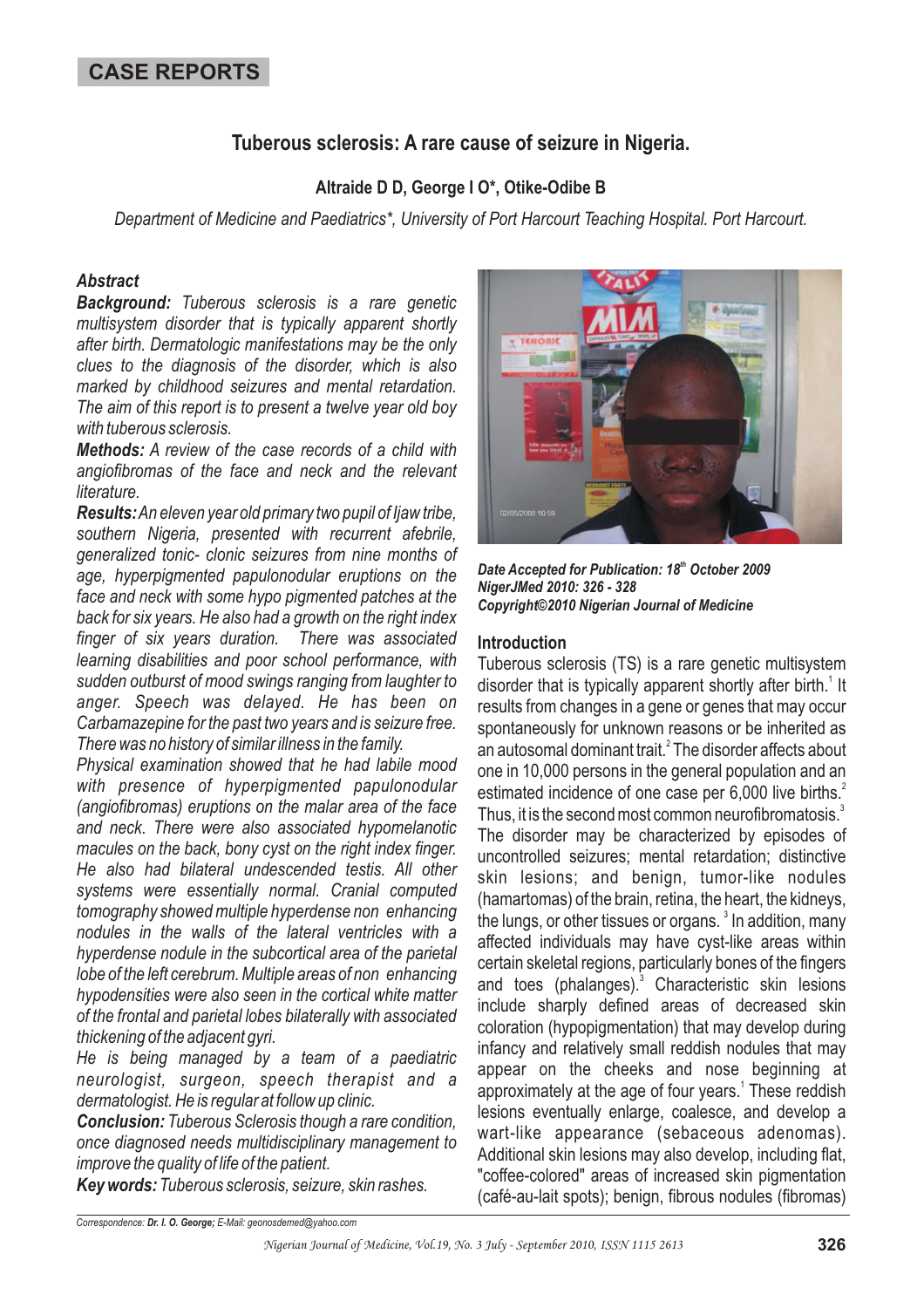arising around or beneath the nails; or rough, elevated, "knobby" lesions (shagreen patches) on the lower back.<sup>3</sup>

This case report is aimed at evaluating the clinical features, investigations and management of a twelve year old boy with tuberous sclerosis.

# **Case report**

T.J is an eleven year old primary two pupil of Ijaw ethnic group who was referred to the dermatology clinic from the paediatric neurology clinic of the University of Port-Harcourt Teaching Hospital, Nigeria with recurrent seizures with hyperpigmented papulonodular eruptions on the face and neck with hypo pigmented patches on the back of six years duration. He also had a growth on the right index finger of six years duration. He has been having recurrent seizures which were generalized, unprovoked, tonic-clonic, since the age of nine months, not related to febrile illness. There was associated learning disabilities and poor school performance, with sudden outburst of mood swings ranging from laughter to anger. Speech was delayed. Mother had uneventful antenatal care at the Braith- Waite Memorial Specialist Hospital (BMSH), Port Harcourt, Nigeria and delivered by spontaneous vertex at term at BSMH. He had a normal APGAR score (APGAR scores at 1, 5 and 10 minutes were 8, 10 and 10 respectively). Birth weight was 3.6kg. There was no history of jaundice in the neonatal period. Immunization was complete according to the National Program on Immunization (NPI) and had normal developmental milestones except for speech which was delayed for four years. He was the only child of mother, who is separated from the father for the past 7years. He lives with mother, a petty trader, in a one room apartment. There was no history of exposure to lead and similar illness in the family. He is a in a special school (primary 2 pupil) for the mentally challenged. He has been on carbamazepine (prescribed by paediatric neurologist) for the past two years and is seizure free.

Physical examination showed well nourished child with weight of 38Kg (121.3% of expected weight for age), height of 150cm (100% of expected for age) and occipitofrontal circumference of 53cm (normal for age). The mood was labile with presence of angiofibromas (hyperpigmented papulonodular eruptions) on the malar area of the face and neck. There were also associated hypomelanotic macules on the back, bony cyst on the right index finger. He also had bilateral undescended testis. All other systems were essentially normal. Cranial computed tomography showed multiple hyperdense non enhancing nodules in the walls of the lateral ventricles with a hyperdense nodule in the subcortical area of the parietal lobe of the left cerebrum. Multiple areas of non

enhancing hypodensities were also seen in the cortical white matter of the frontal and parietal lobes bilaterally with associated thickening of the adjacent gyri .Abdominal scan, chest x-rays and echocardiography were normal. Full blood count showed haemoglobin concentration of 12.2g/dl with normochromic, normocytic cells.

He is being managed by the paediatric neurologist, surgeon, speech therapist and the dermatologist. He is regular at follow up clinic.

## **Discussion**

Tuberous Sclerosis is an autosomal dominant disease with highly variable clinical manifestations and belongs to the neurocutaneous syndromes. Incidence has been cited to be 1 in 10,000 with 50 80% of cases being sporadic.<sup>1</sup> In our study, there was no family member with similar disorder. Therefore, it is possible that this was mutation.

Neurological manifestations of the tuberous sclerosis are important cause of morbidity and mortality.<sup>4</sup>This is because the characteristic cortical tubers, subependymal nodules and subependymal giant cell astrocytoma distort cerebral development resulting in seizure disorders, mental retardation, cognitive and behavioural impairment; and obstructive hydrocephalus.<sup>1</sup> Furthermore, up to 98% of patients with tuberous sclerosis complex have seizures, with 75% presenting within the first year of life.<sup>5</sup>Seizure disorder was a prominent neurological manifestation in our patient and was noticed during infancy. Other neurological manifestations were emotional lability and speech defect. Also our patient had the neuropathological features associated with TS- had subependymal nodules on CT scan.<sup>6</sup> It is worthy of note that subependymal giant cell astrocytoma can occur in 6-14% of individuals with TS and is more likely to occur in childhood.<sup>7</sup> These can enlarge and cause obstruction to the cerebrospinal fluid pathways, thereby resulting in raised intracranial pressure, focal neurological deficits and deterioration in seizure control. Neurological manifestations of TS in African children had been described by few studies  $7,8,9$ , for instance Cisse et al  $^7$ reviewed 18 cases of TS seen over a ten year period at the University Hospital Centre, Conakry, Guinea.Ahigh incidence of epilepsy was found in the cases studied. Chalabi-Benabdallah<sup>8</sup> also reported a high incidence of epilepsy in the 22 Algerian families with TS studied. Pitche et al <sup>9</sup> reported 4 cases of TS from Togo; all showed features of neurological involvement, three had